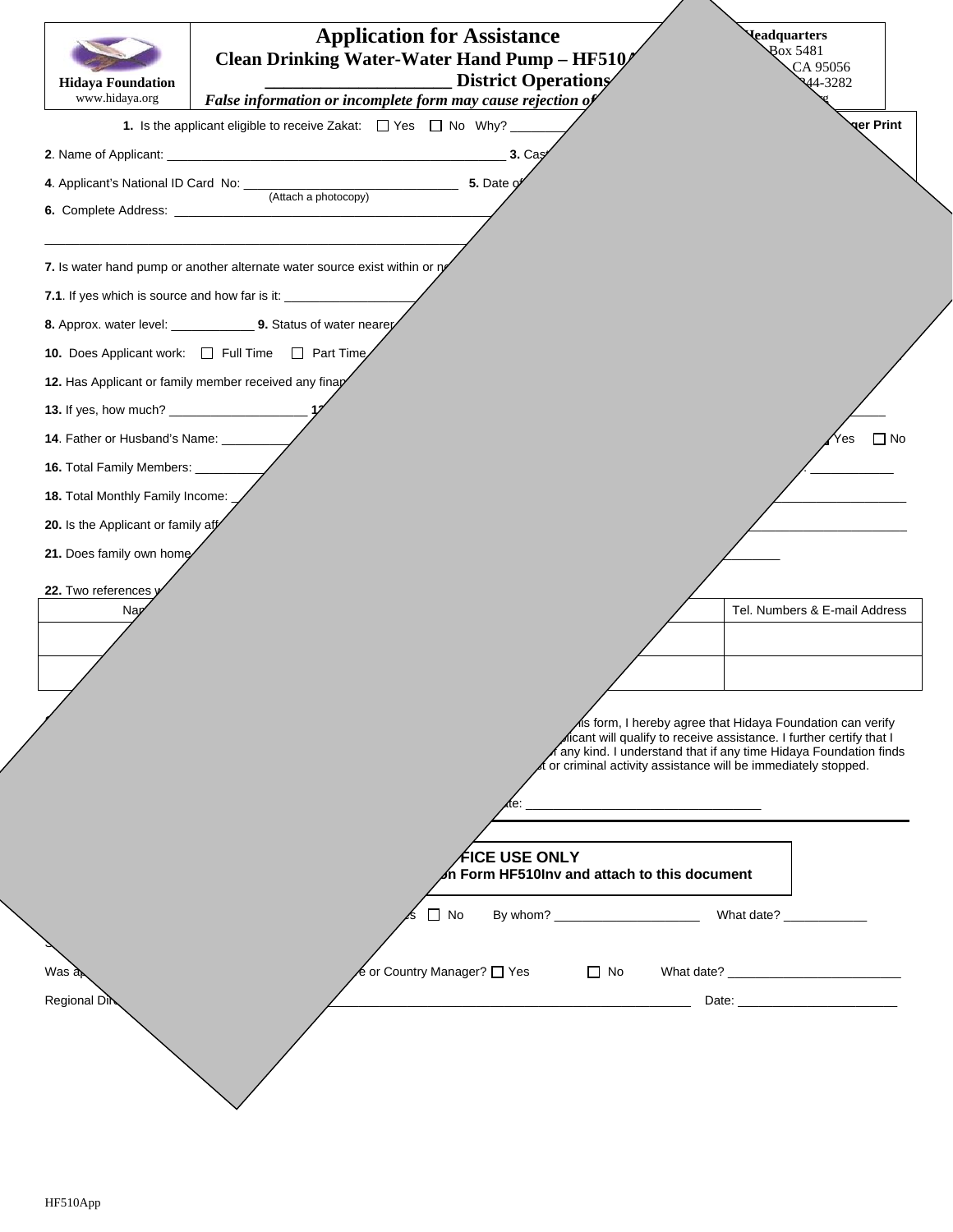

**Project Proposal Clean Drinking Water - Water Hand Pump – HF510PPl \_\_\_\_\_\_\_\_\_\_\_\_\_\_\_\_\_\_\_\_ District Operations** 

**Headquarters**  PO Box 5481 Santa Clara, CA 95056 I No: (408) 244-3282 ail@hidaya.org

# **Project Prop**

# **Clean Drinking Water**  $\bigwedge$  **Ap Environm** *(Insert Occasio) <i>Ar Ar (Insert D)*

*sted By: (Insert Name of Person)* 

**President Countries And Treasurer Treasurer** 

 $\frac{1}{\sqrt{1-\frac{1}{2}+\frac{1}{2}+\frac{1}{2}+\frac{1}{2}+\frac{1}{2}+\frac{1}{2}+\frac{1}{2}+\frac{1}{2}+\frac{1}{2}+\frac{1}{2}+\frac{1}{2}+\frac{1}{2}+\frac{1}{2}+\frac{1}{2}+\frac{1}{2}+\frac{1}{2}+\frac{1}{2}+\frac{1}{2}+\frac{1}{2}+\frac{1}{2}+\frac{1}{2}+\frac{1}{2}+\frac{1}{2}+\frac{1}{2}+\frac{1}{2}+\frac{1}{2}+\frac{1}{2}+\frac{1}{2}+\frac{1}{2}+\frac{1}{2}+\$ 

 $\overline{\phantom{a}}$  , and the contract of  $\overline{\phantom{a}}$  , and  $\overline{\phantom{a}}$  , and  $\overline{\phantom{a}}$  , and  $\overline{\phantom{a}}$  , and  $\overline{\phantom{a}}$ 

Hidaya Foundation Hidaya Foundation Hidaya Foundation

Date: \_\_\_\_\_\_\_\_\_\_\_\_\_\_\_\_\_\_\_\_ Date: \_\_\_\_\_\_\_\_\_\_\_\_\_\_\_\_ Date: \_\_\_\_\_\_\_\_\_\_\_\_\_\_\_

**Approvals:**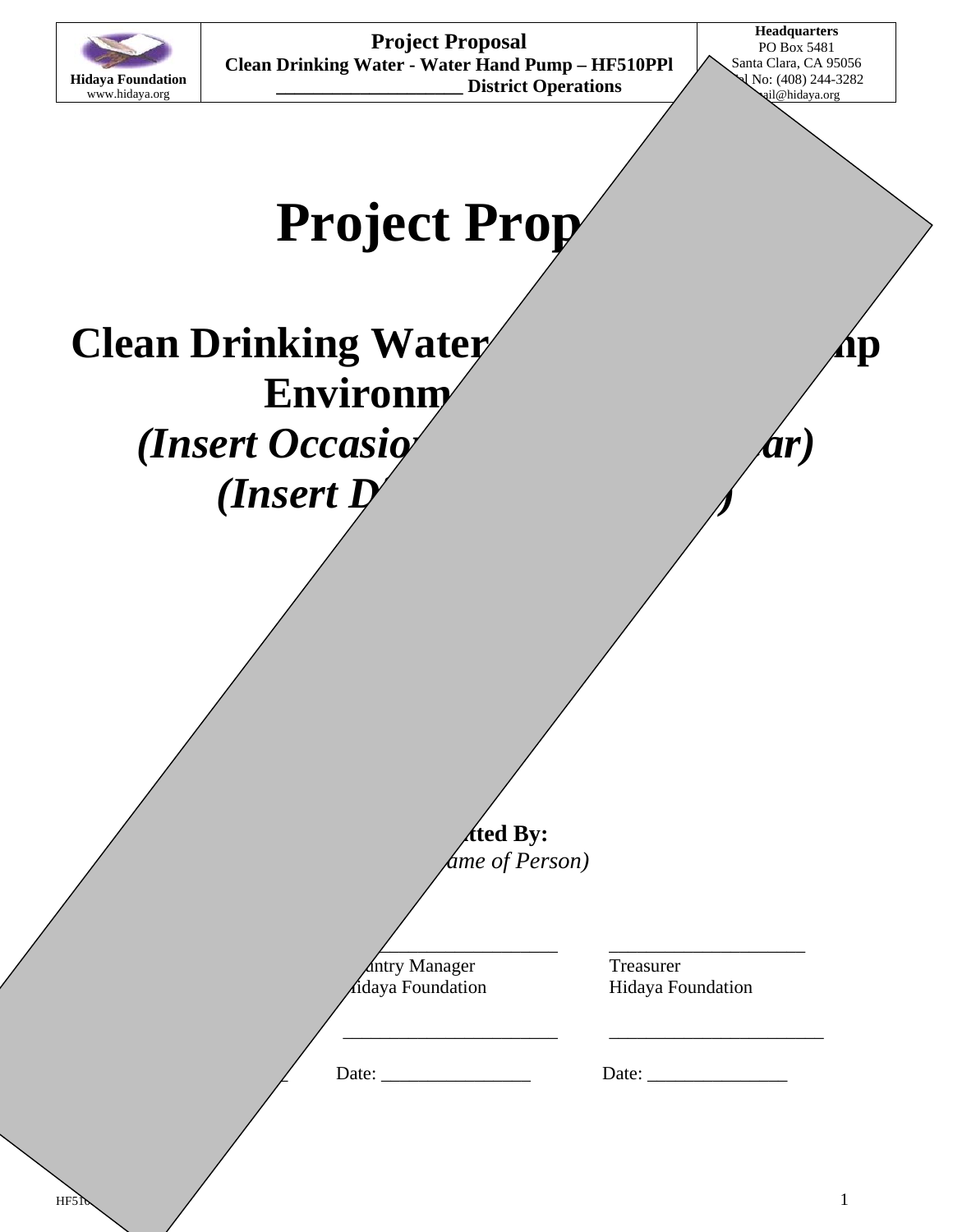

**Project Proposal Clean Drinking Water - Water Hand Pump – HF510PPl \_\_\_\_\_\_\_\_\_\_\_\_\_\_\_\_\_\_\_\_ District Operations** 

**Headquarters**  PO Box 5481 Santa Clara, CA 95056 Tel No: (408) 244-3282 mail@hidaya.org

*Please Note:* Hidaya Foundation is a charitable organization. It is Hidaya Foundation's firm policy vert fund or support projects or activities that are politically or religiously motivated. Hidaya Foundation only supports projects or activities that are politically or religiously motivated. Hidaya Foundation only supports improve the society at large, and directly benefit people at individual or collective levels.

### **1.0 Project Objective**

The purpose of this project is to provide the drinking and clean water our society they are unable to install their own water hand pumps be so they can be productive members of society as they grow. Those and there is non availability of potable water

#### **2.0 Project Summary**

| <b>Project details / questions</b>                      | P <sub>k</sub>                                               |
|---------------------------------------------------------|--------------------------------------------------------------|
| Proposed project name                                   |                                                              |
| Occasion / Month / Year                                 |                                                              |
| Objective of the project                                |                                                              |
| Total funds being requested in USD (\$)                 |                                                              |
| Total funds in local currency being requested           |                                                              |
| Expected Currency Exchange Rate on the da<br>Conversion |                                                              |
| Source of funds (guidelines for each my                 | Zakat                                                        |
| Estimated project start date                            |                                                              |
| Estimated project completion date                       |                                                              |
| Type of assistance to be provid                         |                                                              |
| Total number of beneficiari                             |                                                              |
| Cities/Towns/Villages w                                 |                                                              |
| executed.                                               |                                                              |
| Project/Program M                                       |                                                              |
| and e-mail addre                                        |                                                              |
| Backup Proje                                            |                                                              |
| and e-mail                                              |                                                              |
| Name(s)                                                 |                                                              |
| purch                                                   |                                                              |
|                                                         |                                                              |
|                                                         |                                                              |
|                                                         | ery recipient; keep one copy at the district office and subn |
|                                                         |                                                              |

one copy at the district office and submit original form

 $\angle$  extion in detail. It is suggested that the requestor write the details as if he/she is  $\phi$ proval from a financial institution

Sught process behind each section will determine the eligibility and approval process.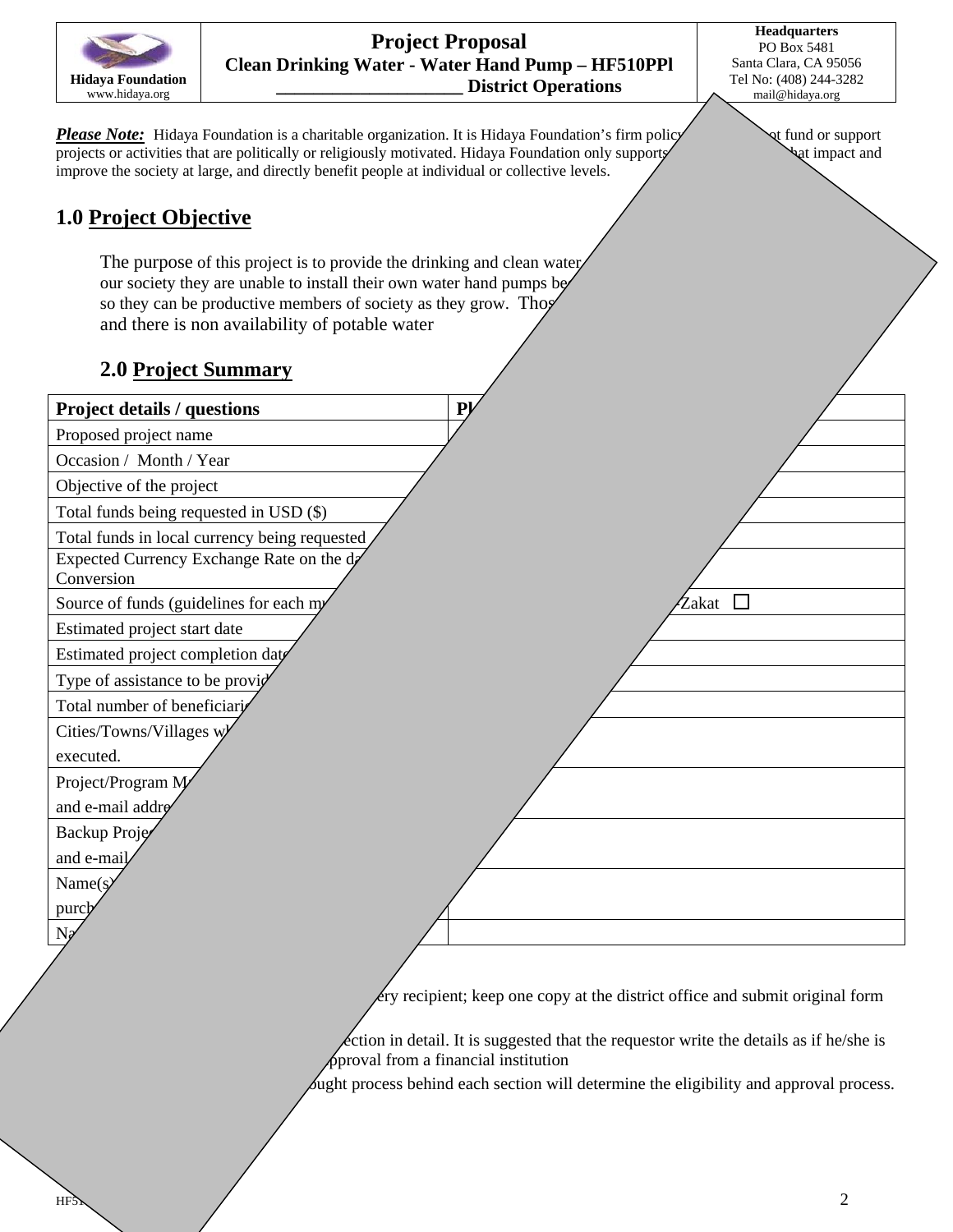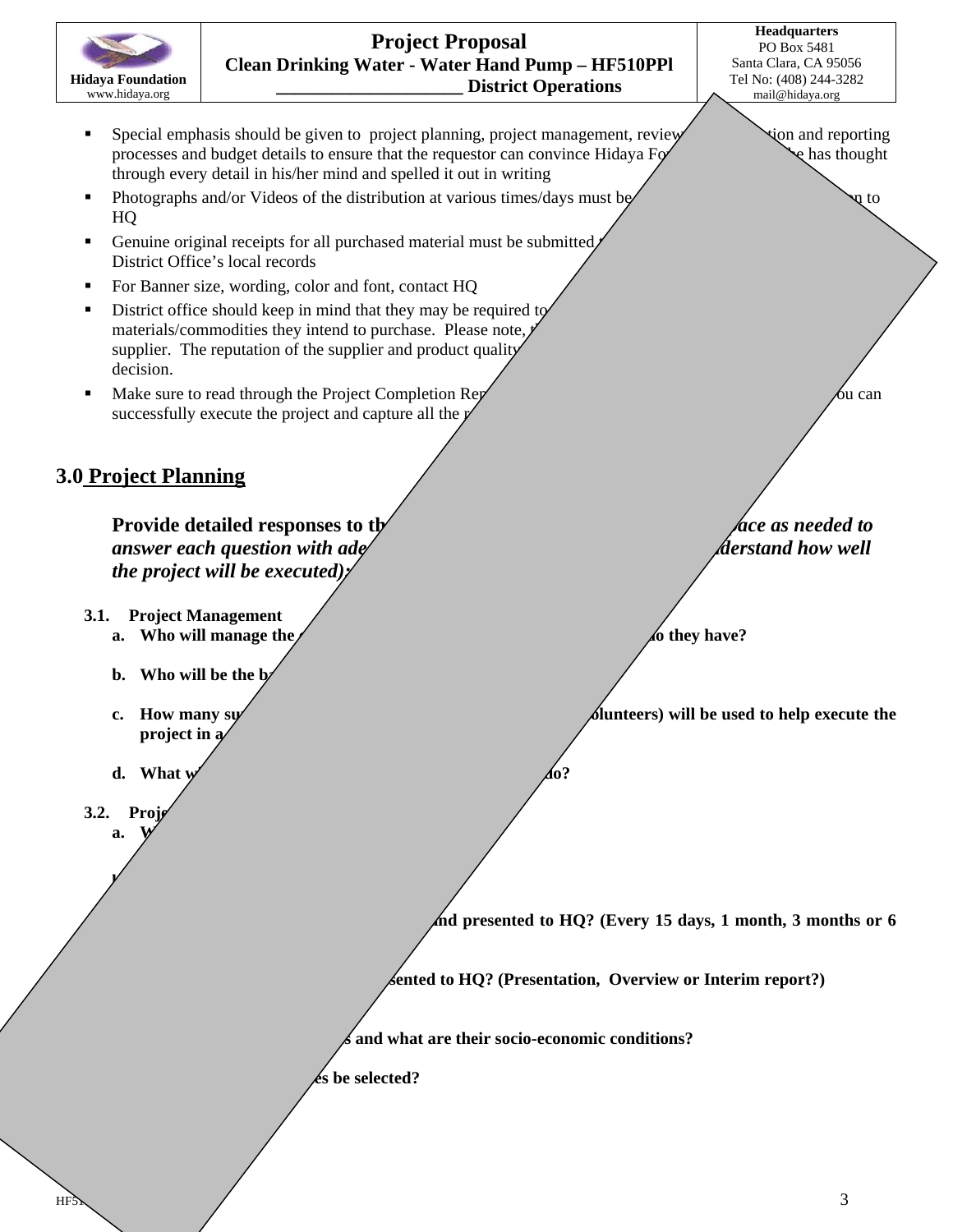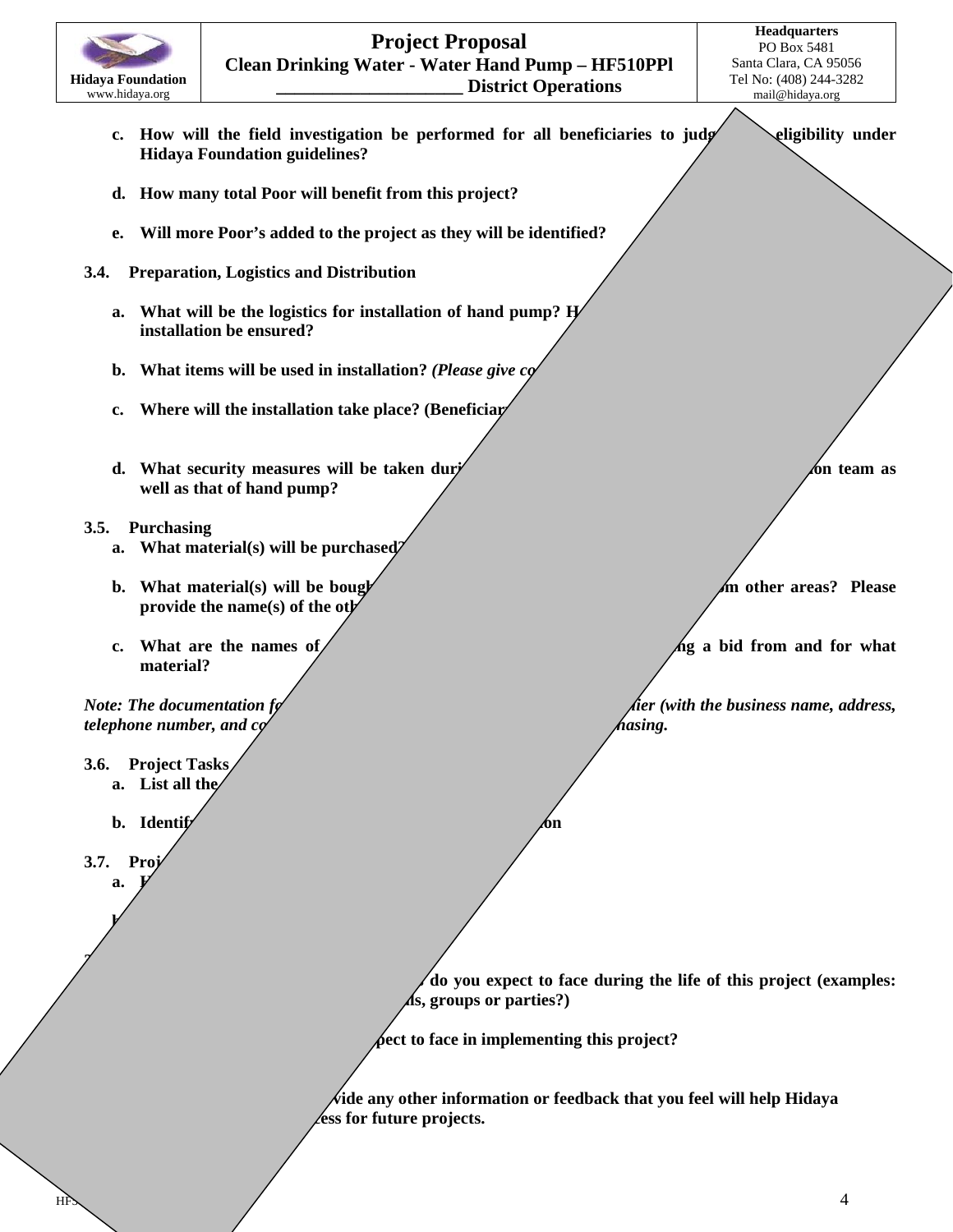

#### **Project Proposal Clean Drinking Water - Water Hand Pump – HF510PPl \_\_\_\_\_\_\_\_\_\_\_\_\_\_\_\_\_\_\_\_ District Operations**

**Headquarters**  PO Box 5481 Santa Clara, CA 95056 Tel No: (408) 244-3282 mail@hidaya.org

## **4.0 Average Project Costs**

#### **4.1. Cost of Materials / Commodities:**

| $\overline{\mathbf{S}}$ . | List of items actually     | <b>Number of items</b> | <b>Price Per</b> | <b>Sub Total</b> | Numbe |  |
|---------------------------|----------------------------|------------------------|------------------|------------------|-------|--|
| $\bf No$                  | purchased                  |                        | Unit             |                  | Pumy  |  |
| $\mathbf{1}$              | Pipe $1.4$ inch (Plastic)  |                        |                  |                  |       |  |
| $\overline{2}$            | Pipe 1.4 inch (Steel)      |                        |                  |                  |       |  |
| $\overline{3}$            | Filter boring              |                        |                  |                  |       |  |
| $\overline{4}$            | Plastic Taps               |                        |                  |                  |       |  |
| 5                         | Rope                       |                        |                  |                  |       |  |
| 6                         | Water hand pump<br>machine |                        |                  |                  |       |  |
| $\overline{7}$            | Boring rate.               |                        |                  |                  |       |  |
| $\overline{8}$            | Threading                  |                        |                  |                  |       |  |
| 9                         | Socket.                    |                        |                  |                  |       |  |
| 10                        | Pecans/seal                |                        |                  |                  |       |  |
| 11                        | Mason                      |                        |                  |                  |       |  |
| 12                        | Labor                      |                        |                  |                  |       |  |
| 13                        | <b>Bricks</b>              |                        |                  |                  |       |  |
| 14                        | Cement.                    |                        |                  |                  |       |  |
| 15                        | Hill sand/                 |                        |                  |                  |       |  |
| 16                        | Concrete                   |                        |                  |                  |       |  |
| 17                        | Color                      |                        |                  |                  |       |  |
|                           | <b>Total</b>               |                        |                  |                  |       |  |
|                           |                            |                        |                  |                  |       |  |

#### **4.2. Overhead Cost**: *(Fill in only the line itey*

| 4.3. $T_{\ell}$ |  |  |
|-----------------|--|--|
|                 |  |  |
|                 |  |  |

| ${\bf .00}$                   |
|-------------------------------|
|                               |
| Local Currency $0.00 = $0.00$ |
| .00                           |
|                               |